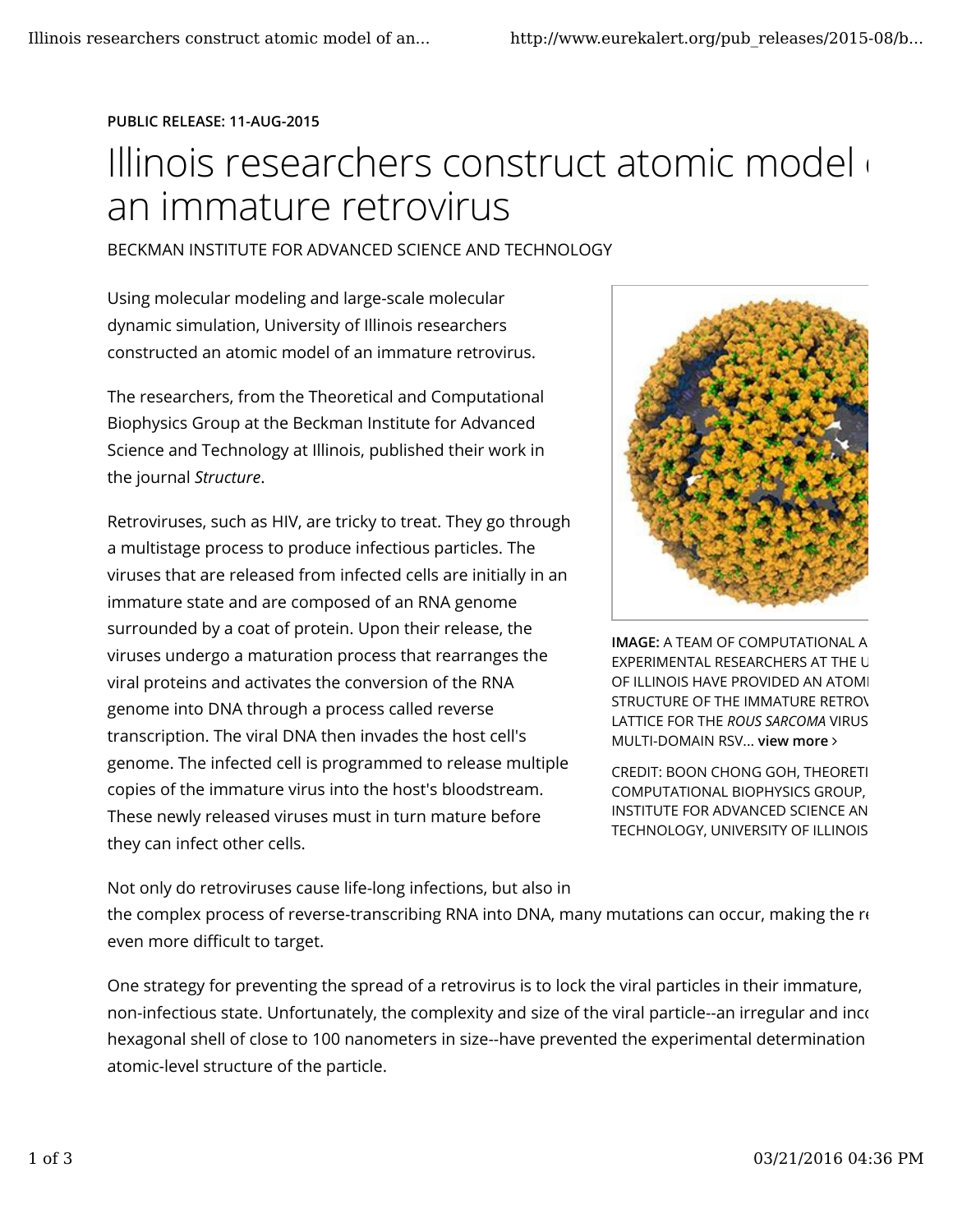A number of studies have examined the structure of the Rous sarcoma virus (RSV), which affects birc provides a good model for other retroviruses, but none have been able to provide a high-resolution  $\mathsf{I}$ the immature stage of the virus.

Over a period of two years, researchers have been performing calculations and simulations in order the structural features of the virus. With the help of the Titan supercomputer at the Oak Ridge Leade Computing Facility in Tennessee and the Blue Waters supercomputer at the National Center for Supercomputing Applications (NCSA) at Illinois, the researchers were the first to provide the atomic-l structural model of the immature retroviral lattice of RSV. A five-microsecond simulation describing t motion of half a million atoms involves a hefty calculation that took five days using 30 percent of the supercomputer, more than 5,000 computing nodes--each node is equivalent to a high-end workstation.

"We have had a pretty good understanding of the mature infectious particle at a level where we can  $\blacksquare$ specific predictions about the local chemical interactions between the protein subunits in the virus," Rebecca Craven, professor of microbiology and immunology and at Penn State University and one of study's authors. "But the field was really lacking similar high-resolution knowledge about the immatu This new model is the first to give us an atomic-level look at the immature state. With that knowledge try to understand the precise molecular mechanisms of virus maturation and help to elucidate how d be designed to interfere with that."

According to Boon Chong Goh, a graduate student in physics at Illinois and lead author on the study, six-helix bundle domain located on the inside surface of the immature protein shell could be a key to understanding and blocking the virus.

"Recent advances in cryo-electron tomography allow us to model the majority of the immature retroir lattice, except the six-helix bundle domain," said Goh. "Experimentalists do not have a clear view of t domain because of its high flexibility. And that's where we come in. Using advanced computational to and supercomputers, we modeled and refined an all-atom model of the six-helix bundle.

The researchers believe that the six-helix bundle is amphipathic, a chemical property that possesses for both water and fat, and that it is enclosed by a ring of salt bridges, contributing to the stability of bundle.

"HIV is a close relative to RSV, and HIV is also known to have this domain, which has been a drug targ years. A drug named Bevirimat (BVM) was developed to target the six-helix bundle of immature HIV, not pass the clinical trials," said Goh.

"The experience with BVM did show that inhibitors that target the six helix bundle domain can be ver powerful HIV anti-retroviral drugs by preventing virus maturation," said Craven.

"The main idea is that you have two forms of the virus: the immature and the mature," said Juan Peril